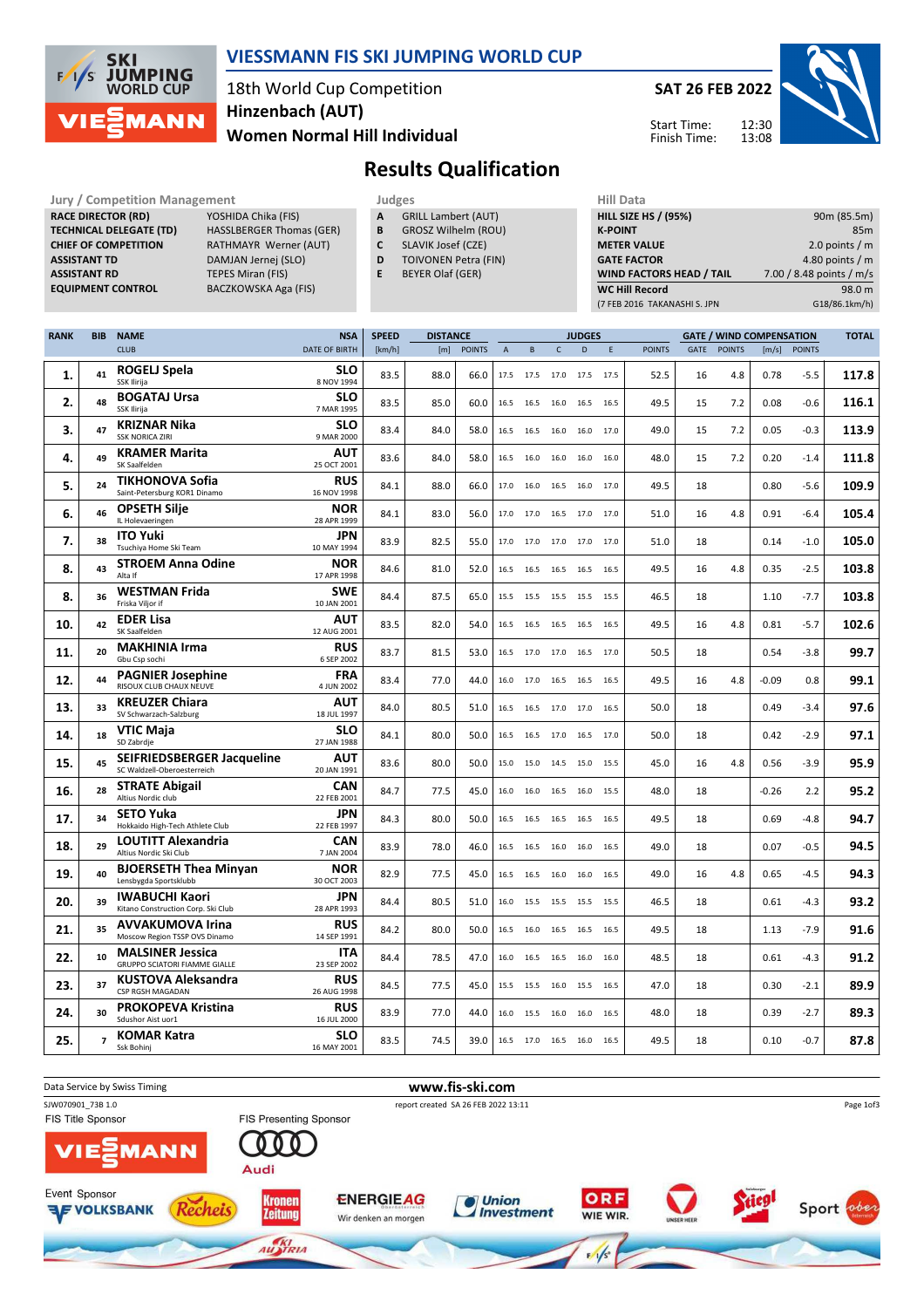

## VIESSMANN FIS SKI JUMPING WORLD CUP

18th World Cup Competition Women Normal Hill Individual Hinzenbach (AUT)

SAT 26 FEB 2022

Start Time: Finish Time:



# Results Qualification

| <b>RANK</b>          | <b>BIB</b>     | <b>NAME</b>                                                  | <b>NSA</b>                | <b>SPEED</b>                         | <b>DISTANCE</b> |               |                |           |      | <b>JUDGES</b>  |             |               | <b>GATE / WIND COMPENSATION</b> |               |         | <b>TOTAL</b>  |      |
|----------------------|----------------|--------------------------------------------------------------|---------------------------|--------------------------------------|-----------------|---------------|----------------|-----------|------|----------------|-------------|---------------|---------------------------------|---------------|---------|---------------|------|
|                      |                | <b>CLUB</b>                                                  | <b>DATE OF BIRTH</b>      | [km/h]                               | [m]             | <b>POINTS</b> | $\overline{A}$ | B         | Ċ    | D              | $\mathsf E$ | <b>POINTS</b> | GATE                            | <b>POINTS</b> | [m/s]   | <b>POINTS</b> |      |
| 26.                  | 25             | <b>MALSINER Lara</b><br><b>GRUPPO SCIATORI FIAMME GIALLE</b> | ITA<br>14 APR 2000        | 84.4                                 | 75.5            | 41.0          | 16.0           | 16.5      | 16.0 | 16.5           | 16.5        | 49.0          | 18                              |               | 0.34    | $-2.4$        | 87.6 |
| 27.                  | 19             | <b>IWASA Haruka</b><br>Obayashigumi Ski Team                 | <b>JPN</b><br>12 APR 1996 | 84.1                                 | 77.0            | 44.0          | 16.0           | 16.0      | 16.0 | 16.0 16.5      |             | 48.0          | 18                              |               | 0.75    | $-5.2$        | 86.8 |
| 28.                  | 12             | <b>MUEHLBACHER Julia</b><br>ASVOE SC Hoehenart               | AUT<br>2 AUG 2004         | 83.4                                 | 75.0            | 40.0          | 16.5           | 16.5      |      | 16.5 16.5 16.5 |             | 49.5          | 18                              |               | 0.48    | $-3.4$        | 86.1 |
| 29.                  | 31             | <b>KYKKAENEN Julia</b><br>Helsingin Makihyppaajat            | <b>FIN</b><br>17 APR 1994 | 83.4                                 | 74.0            | 38.0          |                | 16.5 16.5 |      | 17.0 16.5 17.0 |             | 50.0          | 18                              |               | 0.30    | $-2.1$        | 85.9 |
| 30.                  | 16             | <b>ULRICHOVA Klara</b><br>TJ Dukla Frenstat pod Radhostem    | <b>CZE</b><br>14 MAY 2004 | 83.4                                 | 76.0            | 42.0          | 16.0           | 16.5      | 16.5 | 16.0           | 16.0        | 48.5          | 18                              |               | 0.86    | $-6.0$        | 84.5 |
| 31.                  | 26             | <b>RUPPRECHT Anna</b><br><b>SC Degenfeld</b>                 | <b>GER</b><br>29 DEC 1996 | 83.9                                 | 74.0            | 38.0          | 16.0           | 16.0      | 16.0 | 16.0           | 16.0        | 48.0          | 18                              |               | 0.38    | $-2.7$        | 83.3 |
| 32.                  | 6              | <b>INDRACKOVA Anezka</b><br>JKL Desna-Dukla LBC              | <b>CZE</b><br>30 JUL 2006 | 83.6                                 | 74.0            | 38.0          | 16.5           | 16.5      | 16.5 | 16.0           | 16.0        | 49.0          | 18                              |               | 0.69    | $-4.8$        | 82.2 |
| 33.                  | 32             | <b>FREITAG Selina</b><br>Sg Nickelhuette Aue                 | <b>GER</b><br>19 MAY 2001 | 84.2                                 | 73.5            | 37.0          |                | 15.0 15.0 |      | 15.5 15.0 15.0 |             | 45.0          | 18                              |               | $-0.01$ | 0.1           | 82.1 |
| 34.                  | 21             | <b>GOERLICH Luisa</b><br>WSV 08 Lauscha                      | <b>GER</b><br>21 DEC 1998 | 83.3                                 | 73.0            | 36.0          |                | 15.5 15.0 |      | 15.5 14.5 15.0 |             | 45.5          | 18                              |               | 0.01    | $-0.1$        | 81.4 |
| 35.                  | $\overline{2}$ | <b>MOHARITSCH Vanessa</b><br>Sc Hoehenhart                   | <b>AUT</b><br>16 OCT 2002 | 83.8                                 | 71.0            | 32.0          | 16.0           | 16.5      | 16.0 | 15.0 15.5      |             | 47.5          | 18                              |               | $-0.15$ | 1.3           | 80.8 |
| 36.                  | 22             | <b>RAUTIONAHO Jenny</b><br>Ounasyaara Ski club               | <b>FIN</b><br>26 JUL 1996 | 83.5                                 | 71.0            | 32.0          |                | 15.5 16.0 |      | 16.5 16.5 16.0 |             | 48.5          | 18                              |               | 0.25    | $-1.8$        | 78.7 |
| 37.                  | 3              | <b>WIEGELE Hannah</b><br>Sv Achomitz-zahomc                  | AUT<br>22 SEP 2001        | 83.8                                 | 71.5            | 33.0          | 16.0           | 16.0      | 15.5 | 15.5           | 15.5        | 47.0          | 18                              |               | 0.28    | $-2.0$        | 78.0 |
| 38.                  | 5              | <b>AMBROSI Martina</b><br>U.S. DOLOMITICA A.S.D.             | <b>ITA</b><br>7 APR 2001  | 82.9                                 | 73.5            | 37.0          | 16.0           | 16.0      | 16.0 | 15.5 16.0      |             | 48.0          | 18                              |               | 1.21    | $-8.5$        | 76.5 |
| 39.                  | q              | <b>TOROPCHENOVA Diana</b><br><b>RSA</b>                      | <b>RUS</b><br>9 AUG 2002  | 84.0                                 | 67.5            | 25.0          |                | 15.0 14.5 |      | 15.0 15.0 15.0 |             | 45.0          | 18                              |               | $-0.74$ | 6.3           | 76.3 |
| 40.                  | $\mathbf{1}$   | <b>KOTHBAUER Sophie</b><br>UVB Hinzenbach                    | AUT<br>18 OCT 2003        | 83.9                                 | 70.5            | 31.0          |                | 16.0 16.5 |      | 16.0 16.0 16.0 |             | 48.0          | 18                              |               | 0.49    | $-3.4$        | 75.6 |
| <b>Not Qualified</b> |                |                                                              |                           |                                      |                 |               |                |           |      |                |             |               |                                 |               |         |               |      |
| 41.                  | 14             | <b>EILERS Natalie</b><br>Altius Nordic Ski Club              | <b>CAN</b><br>31 OCT 1998 | 84.5                                 | 68.5            | 27.0          |                | 15.0 15.0 |      | 15.0 15.0 15.0 |             | 45.0          | 18                              |               | $-0.13$ | 1.1           | 73.1 |
| 42.                  | 23             | <b>CLAIR Julia</b><br>Xonrupt                                | <b>FRA</b><br>20 MAR 1994 | 83.3                                 | 70.5            | 31.0          | 15.5           | 15.5      | 15.0 | 15.0 15.0      |             | 45.5          | 18                              |               | 0.58    | $-4.1$        | 72.4 |
| 43.                  | 11             | <b>TERVAHARTIALA Julia</b><br>Lahti Ski Club                 | FIN<br>7 NOV 2002         | 83.8                                 | 67.0            | 24.0          | 15.5           | 15.5      | 15.5 | 15.5 15.5      |             | 46.5          | 18                              |               | 0.45    | $-3.1$        | 67.4 |
| 44.                  | 13             | <b>MESIKOVA Tamara</b><br>Sportovy Lyziarsky klub selce      | <b>SVK</b><br>16 JUL 2006 | 83.8                                 | 65.5            | 21.0          | 15.0           | 16.0      | 16.0 | 15.5           | 15.5        | 47.0          | 18                              |               | 0.32    | $-2.2$        | 65.8 |
| 45.                  | 4              | <b>MAURER Nicole</b><br>Altius Nordic Ski Club               | CAN<br>28 JAN 2000        | 84.3                                 | 65.0            | 20.0          | 14.5           | 15.0      | 15.0 | 14.5 14.5      |             | 44.0          | 18                              |               | 0.60    | -4.2          | 59.8 |
| 46.                  | 15             | <b>BERGER Frida</b><br>Roeykenhopp                           | <b>NOR</b><br>29 APR 2004 | 83.3                                 | 63.5            | 17.0          |                | 14.5 15.0 |      | 14.5 14.5 14.5 |             | 43.5          | 18                              |               | 0.41    | $-2.9$        | 57.6 |
| 47.                  | 8              | <b>MATTILA Sofia</b><br>Jokilaakson Makiseura                | <b>FIN</b><br>24 MAY 2006 | 83.0                                 | 52.5            | $-5.0$        |                | 15.0 15.0 |      | 14.5 14.0 14.5 |             | 44.0          | 18                              |               | $-0.37$ | 3.1           | 42.1 |
|                      |                |                                                              |                           |                                      |                 |               |                |           |      |                |             |               |                                 |               |         |               |      |
| <b>Disqualified</b>  |                |                                                              |                           |                                      |                 |               |                |           |      |                |             |               |                                 |               |         |               |      |
|                      | 27             | <b>INDRACKOVA Karolina</b>                                   | <b>CZE</b><br><b>GER</b>  | SCE <sub>4</sub><br>SCE <sub>4</sub> |                 |               |                |           |      |                |             |               |                                 |               |         |               |      |
|                      |                | 17 LAUE Josephin                                             |                           |                                      |                 |               |                |           |      |                |             |               |                                 |               |         |               |      |

SCE 4 : SUIT